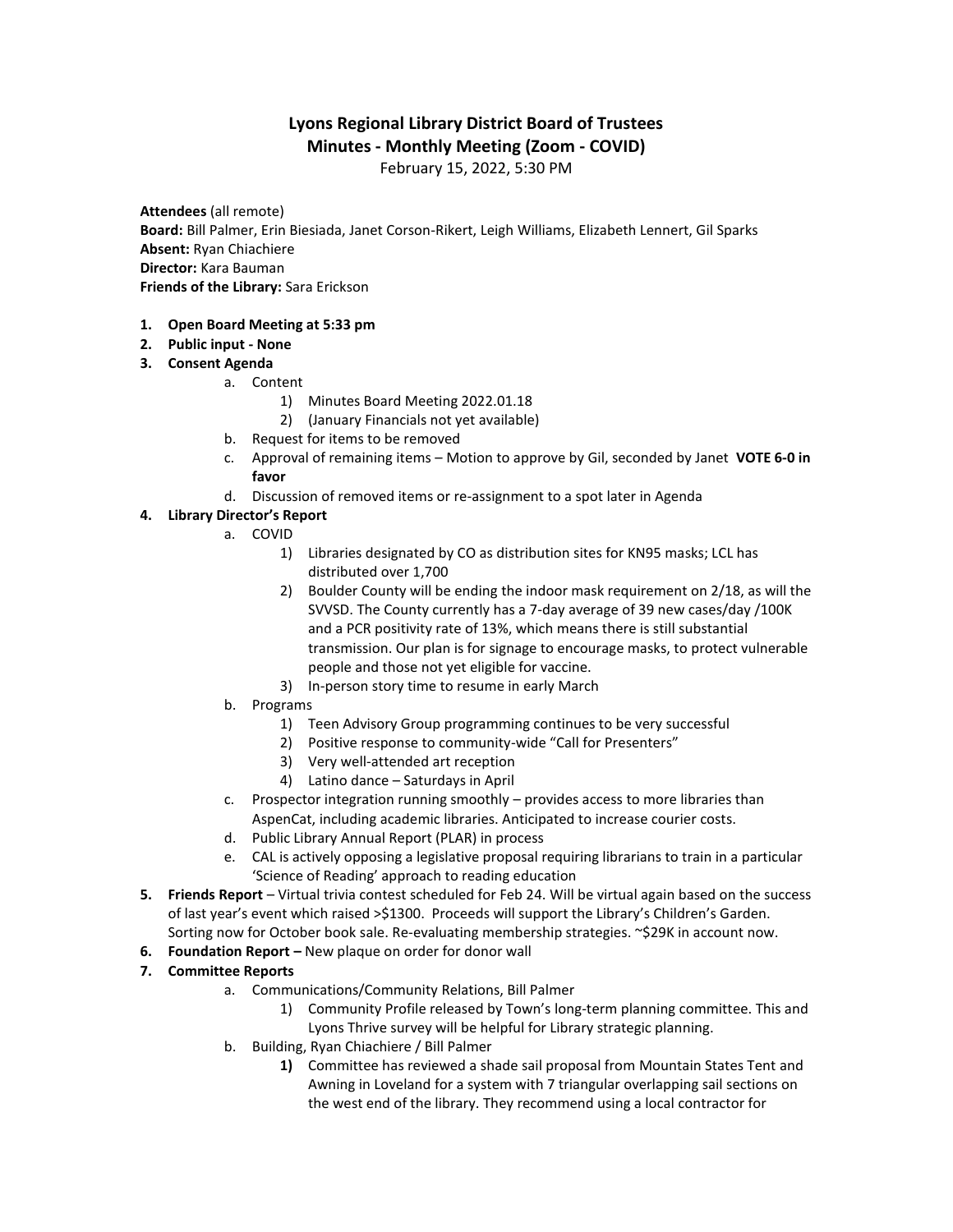placement of support posts and plates, which would bring the whole project to  $\sim$  \$32K, somewhat over the \$25K estimated cost at the time of building construction, partially due to inflation of materials costs. Aim for project completion before summer. Motion by Bill to approve this expenditure, seconded by Janet VOTE **6-0 in favor**

- 2) Will review 6 EV Charger proposals this week, hope to approve selection at upcoming Retreat.
- c. Finance, Erin Biesiada
	- 1) January 2022 Financials received late (new bookkeeper), not available to Board ahead of meeting but Erin and Kara don't see problems. Will postpone Board approval until next meeting.
- d. Policy, Gil Sparks
	- **1)** By-Laws reviewed proposed revisions related to use of Roberts Rules of Order, Director title, Board vs Director roles, Corporate Seal. Motion by Janet to approve revised language, seconded by Elizabeth **VOTE 6-0 in favor**
	- 2) Board Meeting Policy Reviewed proposed revisions, including clarifications related to remote meeting attendance and self-identification of public participants. Motion to approve by Leigh, seconded by Janet **VOTE 6-0 in favor**
	- 3) Gil has drafted an officer succession plan which includes 2-year terms and progression from Secretary to Vice President to President to Past President. Further discussion is planned.
	- 4) Art Exhibit and Acquisition policy to be reviewed at next regular meeting
- e. HR/Board Development, Janet Corson-Rikert
	- 1) Gil Sparks' appointment fully approved by Town of Lyons, Boulder and Laramie Counties
	- 2) Will aim for Board self-evaluation later in spring
	- 3) Board officers 2022
		- 1. Gil has agreed to assume the role of Vice-President, pointing out that he is on track to assume the role of President of the Lyons Community Foundation in 2023, so we will want to be aware of this when considering succession planning and 2023 officers.
		- 2. Elizabeth has agreed to assume the role of Secretary without progression to President. She and Janet will work on a transition plan.
		- 3. Motion by Leigh, seconded by Janet to approve the following slate of officers for 2022:
			- President Bill Palmer
			- Vice-President Gil Sparks
			- Secretary Elizabeth Lennert
			- Treasurer Erin Biesiada

## **VOTE 6-0 in favor**

- f. Planning Committee, Bill Palmer
	- 1) Staff met to discuss next steps after reviewing Lyons Thrive Summary and Community Profile
	- 2) More to come at Board Retreat 2/26

## **8. Other Business**

- a. Board meeting schedule
	- 1) Kara raised the possibility of dropping occasional meetings when there are no pressing agenda items. The Board agreed to this concept, noting that there is no Bylaws requirement for a monthly meeting, and an Executive Committee meeting could be called if needed.
	- 2) It was agreed to try this out by dropping the March meeting, which would follow two February meetings.